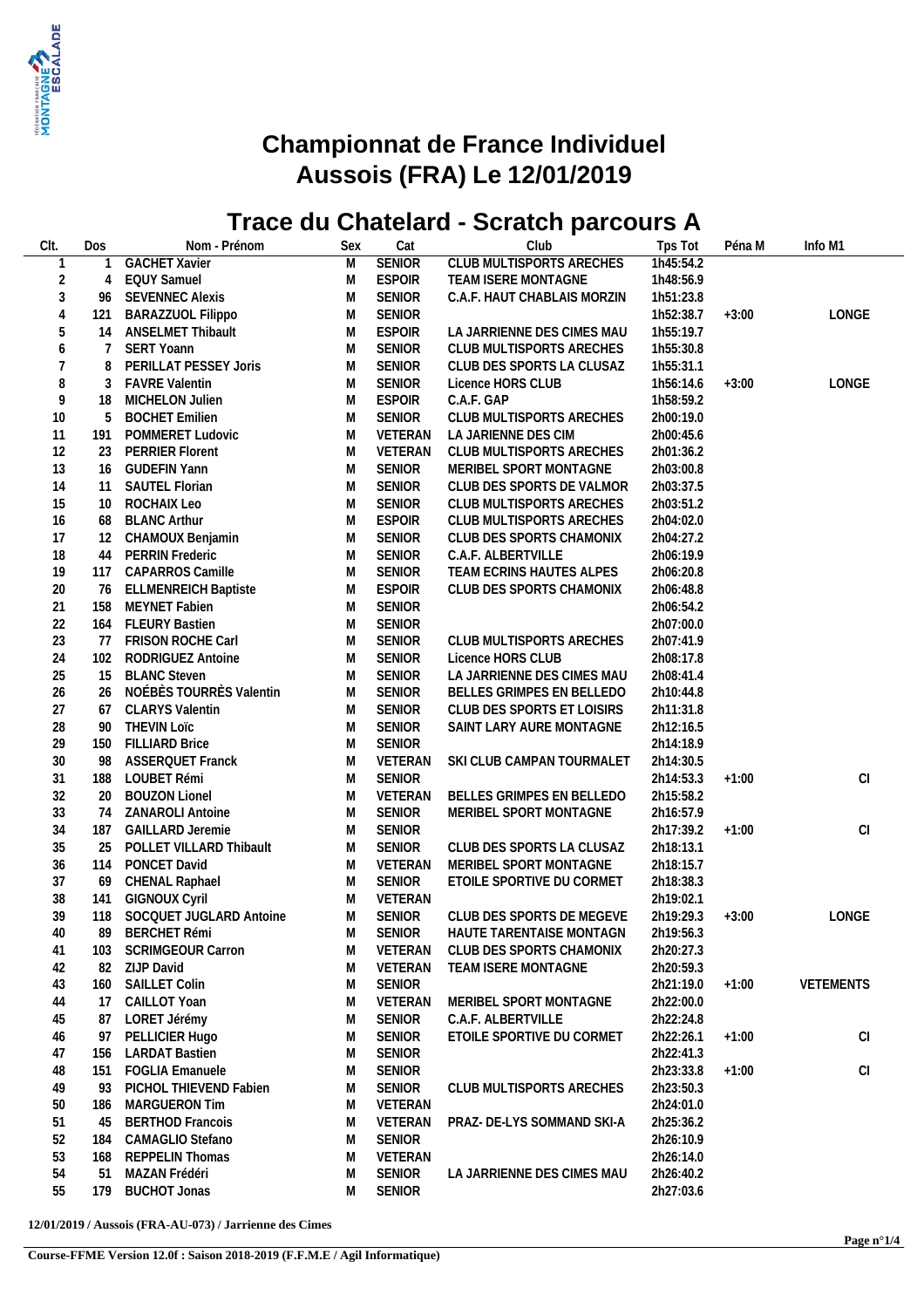| <b>RIEA</b>                             |           |                                                      |        |                                |                                                         |                        |                |       |
|-----------------------------------------|-----------|------------------------------------------------------|--------|--------------------------------|---------------------------------------------------------|------------------------|----------------|-------|
|                                         | Dos       | Nom - Prénom                                         | Sex    | Cat                            | Club                                                    | Tps Tot                | Péna M Info M1 |       |
| <b>ENDED</b><br>SO 57<br>SO 58<br>SO 58 | 115       | <b>ALLERME Charly</b>                                | M      | <b>SENIOR</b>                  | <b>CLUB DES SPORTS DE VALMOR</b>                        | 2h27:35.3              |                |       |
|                                         | 190<br>24 | NOEBES-TOURRES Florent<br>LE BAHER Samuel            | M<br>M | <b>ESPOIR</b><br>VETERAN       | BELLES GRIMPES EN BELLEDO                               | 2h27:38.1<br>2h27:43.8 |                |       |
|                                         | 128       | <b>BUISSON Marc</b>                                  | M      | VETERAN                        |                                                         | 2h28:08.6              |                |       |
| 59<br>60                                | 152       | VERGANO Gabriele                                     | M      | VETERAN                        |                                                         | 2h28:20.0              |                |       |
| 61                                      | 71        | <b>BARBEROUX Alexandre</b>                           | M      | <b>SENIOR</b>                  | CAF BUECH DEVOLUY                                       | 2h28:23.4              |                |       |
| 62                                      | 161       | <b>BALLET-BAZ Mathis</b>                             | M      | <b>ESPOIR</b>                  |                                                         | 2h28:29.9              |                |       |
| 63                                      | 162       | VILOSIO Giorgio                                      | M      | VETERAN                        |                                                         | 2h28:51.3              |                |       |
| 64                                      | 193       | FRANCO Marco                                         | M      | <b>SENIOR</b>                  |                                                         | 2h28:57.3              |                |       |
| 65                                      | 166       | <b>CUSIN Francois</b>                                | M      | <b>SENIOR</b>                  |                                                         | 2h29:01.0              |                |       |
| 66                                      | 46        | CLAUSS Régis                                         | M      | <b>SENIOR</b>                  | CLUB DES SPORTS CHAMONIX                                | 2h31:18.6              |                |       |
| 67                                      | 73        | MONNEREAU Florian                                    | M      | <b>SENIOR</b>                  | SKI CLUB CAMPAN TOURMALET                               | 2h31:22.4              |                |       |
| 68                                      | 149       | <b>THIBAULT Guillaume</b>                            | M      | <b>SENIOR</b>                  |                                                         | 2h31:31.4              |                |       |
| 69                                      | 88        | <b>MOLLI Didier</b>                                  | M      | VETERAN                        | CLUB DES SPORTS CHAMONIX                                | 2h32:56.1              |                |       |
| 70                                      | 109       | <b>ESTUBIER Nicolas</b>                              | M      | <b>SENIOR</b>                  | Licence HORS CLUB                                       | 2h33:03.6              | $+3:00$        | LONGE |
| 71                                      | 66        | <b>GACHET Florimond</b>                              | M      | VETERAN                        | CLUB MULTISPORTS ARECHES                                | 2h33:12.5              |                |       |
| 72                                      | 129       | SIMON Alexandre                                      | M      | VETERAN                        |                                                         | 2h33:14.2              |                |       |
| 73                                      | 185       | <b>REY Stefano</b>                                   | M      | <b>SENIOR</b>                  |                                                         | 2h33:14.7              |                |       |
| 74                                      | 21        | YVART Sébastien                                      | M      | VETERAN                        | BELLES GRIMPES EN BELLEDO                               | 2h33:40.6              |                |       |
| 75                                      | 110       | <b>DELETOMBE Baptiste</b>                            | M      | <b>SENIOR</b>                  | BELLES GRIMPES EN BELLEDO                               | 2h34:05.6              |                |       |
| 76<br>77                                | 170       | <b>MERLET Yannis</b><br><b>BEDOY Loic</b>            | M<br>M | <b>SENIOR</b><br><b>SENIOR</b> | MERIBEL SPORT MONTAGNE                                  | 2h34:29.8<br>2h35:34.7 |                |       |
| 78                                      | 64<br>159 | <b>BRAIDA Guido</b>                                  | M      | <b>SENIOR</b>                  |                                                         | 2h35:40.3              |                |       |
| 79                                      | 84        | <b>CARRERE Christophe</b>                            | M      | VETERAN                        | SKI CLUB CAMPAN TOURMALET                               | 2h35:47.1              |                |       |
| 80                                      | 59        | PÉPIN Jérôme                                         | M      | <b>SENIOR</b>                  | BELLES GRIMPES EN BELLEDO                               | 2h36:14.2              |                |       |
| 81                                      | 34        | <b>EVEQUE Jerome</b>                                 | M      | VETERAN                        | CLUB MULTISPORTS ARECHES                                | 2h37:03.6              |                |       |
| 82                                      | 138       | TOPAZIO Alberto                                      | M      | <b>SENIOR</b>                  |                                                         | 2h37:16.2              |                |       |
| 83                                      | 154       | MOUCHART Matthias                                    | M      | SENIOR                         |                                                         | 2h39:09.5              |                |       |
| 84                                      | 167       | ROUX Fabien                                          | M      | VETERAN                        |                                                         | 2h39:19.1              |                |       |
| 85                                      | 163       | BERTAGNOLO Ludovic                                   | M      | <b>SENIOR</b>                  |                                                         | 2h39:23.7              |                |       |
| 86                                      | 192       | MONNET Hervé                                         | M      | VETERAN                        |                                                         | 2h39:52.3              |                |       |
| 87                                      | 136       | <b>CORTADELLAS Lluis</b>                             | M      | <b>SENIOR</b>                  |                                                         | 2h41:34.5              |                |       |
| 88                                      | 146       | MARGUERON Lionel                                     | M      | <b>SENIOR</b>                  |                                                         | 2h41:57.6              |                |       |
| 89                                      | 63        | <b>MAZAN Vincent</b>                                 | M      | <b>SENIOR</b>                  | TEAM ALPI MERCANTOUR                                    | 2h42:12.5              |                |       |
| 90<br>91                                | 101<br>92 | CUINAT GUERRAZ Nils<br>RENAUD Christophe             | M<br>M | <b>SENIOR</b><br>VETERAN       | ESCALADE VOIRON ALPINISME<br>TEAM ISERE MONTAGNE        | 2h42:15.8<br>2h42:19.2 |                |       |
| 92                                      | 104       | <b>GAUDRY Loic</b>                                   | M      | VETERAN                        | BELLES GRIMPES EN BELLEDO                               | 2h44:02.5              |                |       |
| 93                                      | 75        | THIBIAS Karl                                         | M      | SENIOR                         | C.S.A. 27ème B.C.A. Montagne E                          | 2h44:33.2              |                |       |
| 94                                      | 155       | BELZ Jean-marie                                      | M      | <b>SENIOR</b>                  |                                                         | 2h44:42.8              |                |       |
| 95                                      | 41        | <b>MARTIN Laurent</b>                                | M      | SENIOR                         | HAUTE TARENTAISE MONTAGN                                | 2h45:32.4              |                |       |
| 96                                      | 165       | TALOUD Jean-françois                                 | M      | VETERAN                        |                                                         | 2h45:58.1              |                |       |
| 97                                      | 107       | MOUGIN Stéphane                                      | M      | VETERAN                        | TEAM ISERE MONTAGNE                                     | 2h47:07.4              |                |       |
| 98                                      | 181       | FERRERO Flavio                                       | M      | VETERAN                        |                                                         | 2h47:43.7              |                |       |
| 99                                      | 140       | <b>BERNIER Michel</b>                                | M      | VETERAN                        |                                                         | 2h48:07.5              |                |       |
| 100                                     | 126       | <b>BERNARDI Germano</b>                              | M      | VETERAN                        |                                                         | 2h48:22.1              |                |       |
| 101                                     | 99        | <b>BLOCIER Erwan</b>                                 | M      | VETERAN                        | BELLES GRIMPES EN BELLEDO                               | 2h48:37.8              |                |       |
| 102                                     | 32        | <b>MARTEAU Eric</b>                                  | M      | VETERAN                        | CLUB MULTISPORTS ARECHES                                | 2h48:44.1              | $+3:00$        | LONGE |
| 103                                     | 108       | <b>BROUSSE Pierre-henry</b>                          | M      | <b>SENIOR</b>                  | TEAM ISERE MONTAGNE                                     | 2h48:44.4              |                |       |
| 104                                     | 60        | <b>LOTTIN Xavier</b>                                 | M      | <b>SENIOR</b>                  | TEAM ISERE MONTAGNE                                     | 2h48:47.8              |                |       |
| 105<br>106                              | 100<br>80 | <b>GAY PERRET Laurent</b><br>POLLET VILLARD Francois | M<br>M | <b>SENIOR</b><br><b>SENIOR</b> | PRAZ- DE-LYS SOMMAND SKI-A<br>CLUB DES SPORTS LA CLUSAZ | 2h49:23.1<br>2h49:25.4 |                |       |
| 107                                     | 36        | <b>ENCRENAZ Baptiste</b>                             | M      | SENIOR                         | CLUB MULTISPORTS ARECHES                                | 2h49:29.0              |                |       |
| 108                                     | 61        | <b>VIELET Francis</b>                                | M      | VETERAN                        | TEAM ISERE MONTAGNE                                     | 2h50:36.4              |                |       |
| 109                                     | 183       | DOMENGET Guillaume                                   | M      | SENIOR                         |                                                         | 2h51:21.1              |                |       |
| 110                                     | 86        | MONNET Serge                                         | M      | VETERAN                        | DEVERS EN CHARTREUSE                                    | 2h51:40.7              |                |       |
| 111                                     | 56        | <b>DULAC Vincent</b>                                 | M      | VETERAN                        | LA JARRIENNE DES CIMES MAU                              | 2h52:46.4              |                |       |
| 112                                     | 65        | <b>GILLET Françis</b>                                | M      | VETERAN                        | LA JARRIENNE DES CIMES MAU                              | 2h52:46.7              |                |       |
| 113                                     | 78        | <b>EQUY Arnaud</b>                                   | M      | VETERAN                        | TEAM ISERE MONTAGNE                                     | 2h54:10.4              |                |       |
| 114                                     | 124       | <b>DUVERLIE Benoit</b>                               | M      | VETERAN                        |                                                         | 2h55:13.2              |                |       |
| 115                                     | 145       | <b>BRONSARD Tristan</b>                              | M      | SENIOR                         |                                                         | 2h55:57.7              |                |       |
| 116                                     | 137       | MEYNET Philippe                                      | M      | VETERAN                        |                                                         | 2h55:59.9              |                |       |
| 117                                     | 148       | <b>BERTAGNOLO Valentin</b>                           | M      | SENIOR                         |                                                         | 2h56:46.3              |                |       |
| 118                                     | 189       | CAILHOL Xavier                                       | M      | SENIOR                         |                                                         | 2h56:51.6              |                |       |
| 119                                     | 112       | PROUST Alexandre                                     | M      | SENIOR                         | LA JARRIENNE DES CIMES MAU                              | 2h56:52.2              |                |       |

**12/01/2019 / Aussois (FRA-AU-073) / Jarrienne des Cimes**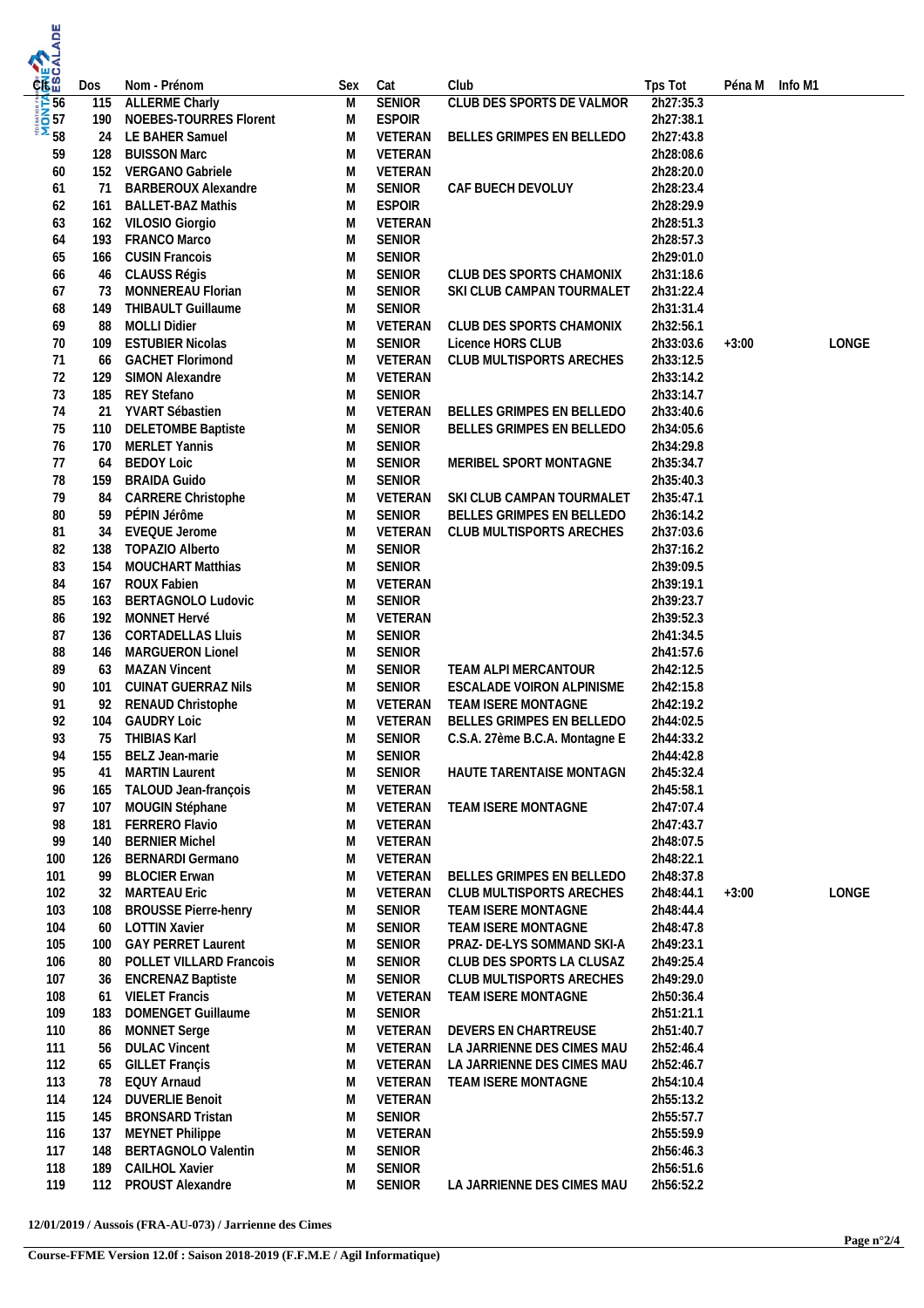| <b>MONTAGE ANDE</b> |           |                                                  |        |                          |                             |                        |                |                    |
|---------------------|-----------|--------------------------------------------------|--------|--------------------------|-----------------------------|------------------------|----------------|--------------------|
|                     | Dos       | Nom - Prénom                                     | Sex    | Cat                      | Club                        |                        | Péna M Info M1 |                    |
|                     | 58        | <b>COSTA Didier</b>                              | M      | <b>VETERAN</b>           | PRAZ- DE-LYS SOMMAND SKI-A  | Tps Tot<br>2h57:06.6   |                |                    |
|                     |           | 142 MARTIN Gauthier                              | M      | <b>SENIOR</b>            |                             | 2h57:14.9              |                |                    |
|                     | 43        | <b>HUGO Reinhold</b>                             | M      | VETERAN                  | CLUB MULTISPORTS ARECHES    | 2h57:35.5              | $+3:00$        | LONGE              |
| 123                 | 53        | <b>BENEDETTI Jean</b>                            | M      | VETERAN                  | LA JARRIENNE DES CIMES MAU  | 2h58:49.1              |                |                    |
| 124                 | 42        | KISEL Matthieu                                   | M      | <b>SENIOR</b>            | BELLES GRIMPES EN BELLEDO   | 2h59:55.9              |                |                    |
| 125                 | 172       | FLORES-GARCIA Jérémie                            | M      | <b>SENIOR</b>            |                             | 3h00:32.7              |                |                    |
| 126                 | 35        | <b>BALLET BAZ Jeremie</b>                        | M      | <b>SENIOR</b>            | Licence HORS CLUB           | 3h00:57.0              |                |                    |
| 127                 | 147       | <b>BELLIN Pascal</b>                             | M      | VETERAN                  |                             | 3h01:44.4              |                |                    |
| 128                 | 153       | LEROU Pierre-alain                               | M      | <b>SENIOR</b>            |                             | 3h01:44.5              | $+3:00$        | PEAU               |
| 129                 | 38        | <b>GAY Romain</b>                                | M      | <b>SENIOR</b>            | MERIBEL SPORT MONTAGNE      | 3h01:45.9              |                |                    |
| 130<br>131          | 47<br>180 | SILVESTRE Lionel<br><b>GRISERI Elio</b>          | M<br>M | VETERAN<br>VETERAN       | HAUTE TARENTAISE MONTAGN    | 3h01:47.5<br>3h01:51.5 |                |                    |
| 132                 | 40        | ROUSSILLON Jean Henri                            | M      | VETERAN                  | LA JARRIENNE DES CIMES MAU  | 3h02:29.1              |                |                    |
| 133                 | 177       | <b>BORGHESE Francois</b>                         | M      | VETERAN                  |                             | 3h03:12.7              | $+1:00$        | PORTAGE            |
| 134                 | 131       | <b>BESSON Richard</b>                            | M      | VETERAN                  |                             | 3h03:30.9              |                |                    |
| 135                 | 91        | <b>BERTHELOT Nicolas</b>                         | M      | <b>SENIOR</b>            | BELLES GRIMPES EN BELLEDO   | 3h03:48.2              |                |                    |
| 136                 | 48        | <b>ARNAUD Anthony</b>                            | M      | <b>SENIOR</b>            | BELLES GRIMPES EN BELLEDO   | 3h04:55.0              |                |                    |
| 137                 | 85        | <b>PUSSET Emmanuel</b>                           | M      | VETERAN                  | LA JARRIENNE DES CIMES MAU  | 3h05:36.2              |                |                    |
| 138                 | 134       | PERRIN-GANIER Neïlo                              | M      | <b>ESPOIR</b>            |                             | 3h08:06.8              | $+3:00$        | LONGE              |
| 139                 | 94        | PANGALOS Dimitri                                 | M      | <b>SENIOR</b>            | PRAZ- DE-LYS SOMMAND SKI-A  | 3h08:25.5              |                |                    |
| 140                 | 105       | <b>ANTELME Olivier</b>                           | M      | <b>SENIOR</b>            | CLUB DES SPORTS DE TIGNES   | 3h09:02.0              |                |                    |
| 141                 | 49        | <b>GURRET Lionel</b>                             | M      | <b>SENIOR</b>            | MERIBEL SPORT MONTAGNE      | 3h09:11.0              |                |                    |
| 142                 | 135       | <b>MARTI Puig Aunion</b>                         | M      | <b>SENIOR</b>            |                             | 3h09:32.4              |                |                    |
| 143                 | 176       | <b>BERTRAND Damien</b>                           | M      | <b>SENIOR</b>            |                             | 3h09:42.5              |                |                    |
| 144<br>145          | 39<br>122 | <b>BUISSON Vincent</b><br><b>AGERON François</b> | M<br>M | VETERAN<br>VETERAN       | TEAM ISERE MONTAGNE         | 3h10:23.8<br>3h10:42.1 |                |                    |
| 146                 | 52        | <b>MARIETTA ALEINA Patrice</b>                   | M      | VETERAN                  | TEAM ISERE MONTAGNE         | 3h11:31.4              |                |                    |
| 147                 | 113       | CAVAZZANA Christophe                             | M      | <b>SENIOR</b>            | SECTION MONTAGNE SALOMON    | 3h13:05.6              |                |                    |
| 148                 | 106       | <b>BORDIER Charles</b>                           | M      | <b>SENIOR</b>            | BELLES GRIMPES EN BELLEDO   | 3h14:54.4              |                |                    |
| 149                 | 31        | <b>DESCHAMPS Loic</b>                            | M      | <b>SENIOR</b>            | C.A.F. FAVERGES COMP        | 3h15:04.0              |                |                    |
| 150                 | 116       | <b>BIDOLI Rémi</b>                               | M      | <b>SENIOR</b>            | BELLES GRIMPES EN BELLEDO   | 3h15:32.0              |                |                    |
| 151                 | 83        | <b>BOISTE Sébastien</b>                          | M      | VETERAN                  | MERIBEL SPORT MONTAGNE      | 3h16:36.6              |                |                    |
| 152                 | 144       | <b>GARCIN Francis</b>                            | M      | VETERAN                  |                             | 3h16:46.1              |                |                    |
| 153                 | 54        | ALLAMANNO William                                | M      | VETERAN                  | LA JARRIENNE DES CIMES MAU  | 3h20:23.3              | $+3:00$        | LONGE              |
| 154                 | 127       | <b>SARDEING Thierry</b>                          | M      | VETERAN                  |                             | 3h21:06.0              | $+3:00$        | LONGE              |
| 155                 | 125       | <b>CHEVRIER Mathieu</b>                          | M      | <b>SENIOR</b>            |                             | 3h21:35.2              |                |                    |
| 156                 | 175       | PRIOUX Stephane                                  | M      | VETERAN                  |                             | 3h22:59.9              |                |                    |
| 157                 | 178       | PICORNELL GRENZNER Francesc                      | M      | <b>SENIOR</b>            | PRAZ- DE-LYS SOMMAND SKI-A  | 3h26:15.3              | $+3:00$        | LONGE              |
| 158<br>159          | 50<br>27  | CHEVALLET Joseph<br><b>MAZARD Vincent</b>        | M<br>M | VETERAN<br><b>ESPOIR</b> | SPORTS DE MONTAGNE EN CER   | 3h26:25.3<br>3h28:44.5 |                |                    |
| 160                 | 123       | MARTINEZ Alban                                   | M      | VETERAN                  |                             | 3h33:37.9              | $+3:00$        | <b>MANIP</b>       |
| 161                 | 139       | <b>BREILLAD Simon</b>                            | M      | <b>SENIOR</b>            |                             | 3h34:10.1              |                |                    |
| 162                 | 143       | DELEGLISE Julien                                 | M      | <b>ESPOIR</b>            |                             | 3h54:01.2              |                |                    |
| 163                 |           | 28 BOIS Florent                                  | M      | <b>SENIOR</b>            | LA JARRIENNE DES CIMES MAU  | 3h54:01.7              |                |                    |
| ABANDONS            |           |                                                  |        |                          |                             |                        |                |                    |
|                     |           | 182 BASSO Maurizio                               | M      | <b>SENIOR</b>            |                             | Abd                    |                | <b>INSCRIPTION</b> |
|                     | 174       | <b>BURETTE Paul</b>                              | M      | <b>SENIOR</b>            |                             | Abd                    |                | CRAMPON            |
|                     | 171       | JEANDON Edouard                                  | M      | <b>SENIOR</b>            |                             | Abd                    |                |                    |
|                     | 169       | <b>VANDENBOSSCHE Eric</b>                        | M      | VETERAN                  |                             | Abd                    |                |                    |
|                     | 157       | NEGRO Sébastien                                  | M      | <b>SENIOR</b>            |                             | Abd                    |                |                    |
|                     | 79        | VIOUD Jérôme                                     | M      | VETERAN                  | BELLES GRIMPES EN BELLEDO   | Abd                    |                |                    |
|                     |           | 72 HUIGE Titouan                                 | M      | <b>ESPOIR</b>            | PYRENEES CATALANES SKI-AL   | Abd                    |                |                    |
|                     | 37        | <b>LEROU Romain</b>                              | M      | VETERAN                  | LA JARRIENNE DES CIMES MAU  | Abd                    |                |                    |
|                     | 29        | ROUSSILLON Johan                                 | M      | <b>ESPOIR</b>            | LA JARRIENNE DES CIMES MAU  | Abd                    |                |                    |
|                     | 19        | <b>NEYRON François</b>                           | M      | VETERAN                  | TEAM ISERE MONTAGNE         | Abd                    |                |                    |
|                     | 13        | <b>BOUVET Eddy</b>                               | M      | <b>ESPOIR</b>            | C.A.F. HAUT CHABLAIS MORZIN | Abd                    |                |                    |
|                     | 9         | JUILLAGUET Will                                  | M      | <b>ESPOIR</b>            | COURCHEVEL SPORTS OUTDO     | Abd                    |                |                    |
|                     | 6         | POCHAT COTTILLOUX Gedeon                         | M      | <b>SENIOR</b>            | Licence HORS CLUB           | Abd                    |                |                    |
| <b>DISQUALIFIES</b> |           |                                                  |        |                          |                             |                        |                |                    |
|                     |           | 133 ADDY Raphaël                                 | M      | <b>SENIOR</b>            |                             | Dsq                    |                | CRAMPON            |
|                     | 132       | <b>GUILLOTEAU Jeremy</b>                         | M      | <b>SENIOR</b>            |                             | Dsq                    |                | CRAMPON            |
|                     | 130       | <b>DELAS Francois</b>                            | M      | <b>SENIOR</b>            |                             | Dsq                    |                | CRAMPON            |
|                     | 95        | <b>BEDU Sébastien</b>                            | M      | VETERAN                  | CLUB DES SPORTS DE TIGNES   | Dsq                    |                | CRAMPON            |

**12/01/2019 / Aussois (FRA-AU-073) / Jarrienne des Cimes**